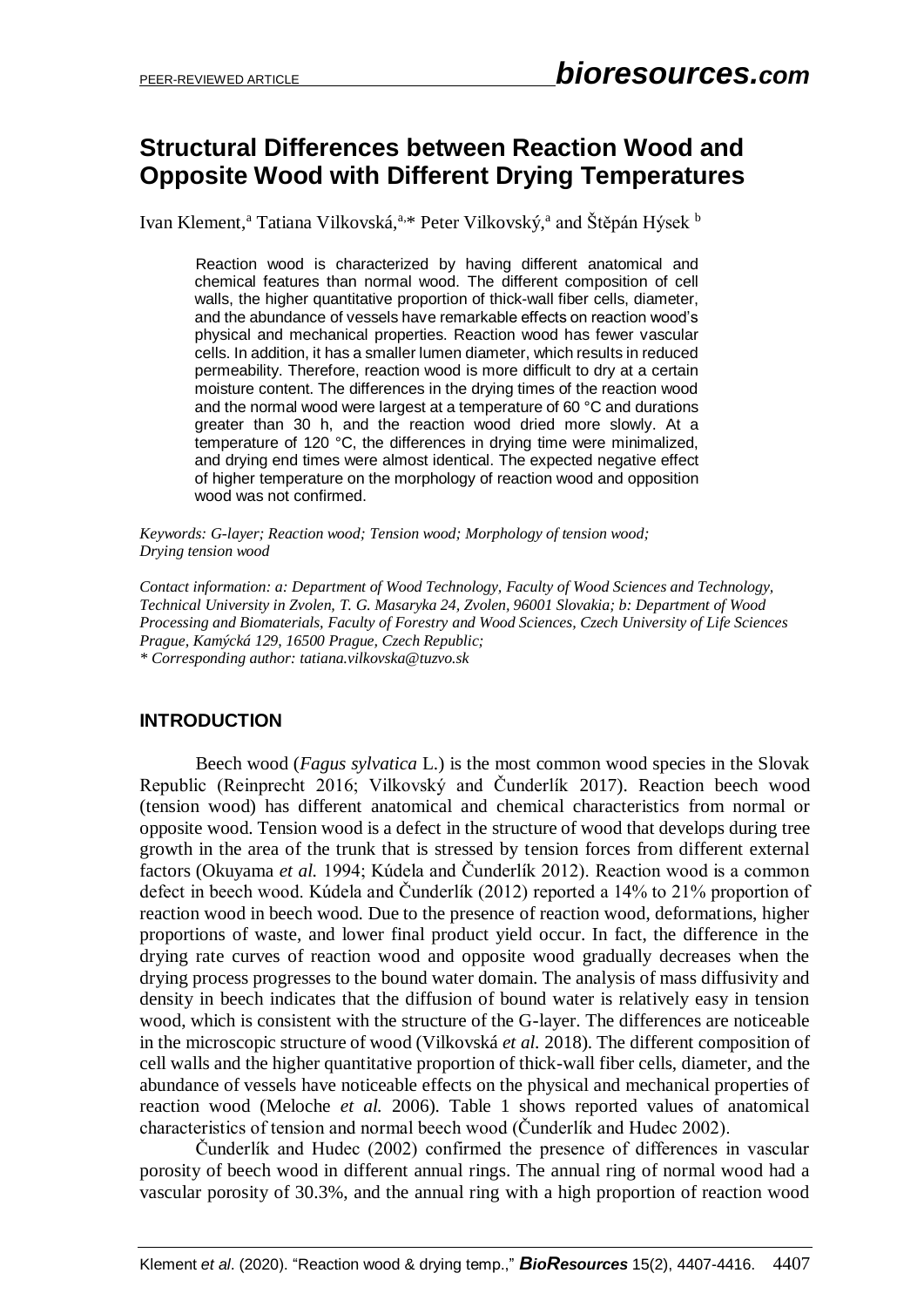had a vascular porosity of 19.9%, which is almost 33% lower. This difference in the vascular porosities of normal and reaction wood considerably affected the permeability of beech wood in individual zones. The difference in the composition of the cell wall was particularly remarkable.

| Table 1. Anatomical Characteristics of Tension Wood and Normal Wood (Fagus |  |  |  |
|----------------------------------------------------------------------------|--|--|--|
| sylvatica L.) Čunderlík and Hudec (2002)                                   |  |  |  |

|              | Diameter of<br>Vessels (µm) | Diameter Bordered Pits<br>(µm) | <b>Quantity of Vessels</b><br>(mm <sup>2</sup> ) |
|--------------|-----------------------------|--------------------------------|--------------------------------------------------|
| Tension Wood | $31.7 \pm 5.1$              | 3.5 to $4.3 \pm 0.8$           | 51                                               |
| Normal Wood  | $55.2 \pm 15.8$             | 4.9 to $6 \pm 1.1$             | 98                                               |

Figure 1 shows the differences in the cell walls of normal wood and reaction wood. The secondary cell wall of normal wood consists of  $S_1$ ,  $S_2$ , and  $S_3$  layers, whereas the  $S_3$ layer is replaced by a gelatinous layer (G-layer) in reaction wood. The G-layer is thicker than the  $S_2$  layer.



**Fig. 1.** The cell wall structure of normal wood (a) and tension wood (b) (Clair *et al.* 2006)

The G-layer has been the subject of number of studies (Norberg and Meier 1966; Araki *et al.* 1983; Clair *et al.* 2003, 2006; Kampf *et al.* 2017). These authors compared the chemical composition of normal wood with the chemical composition of the G-layer. Their results revealed that the G-layer is composed of a high portion of crystalline cellulose and it is non-lignified (Norberg and Meier 1966; Clair *et al.* 2003). Due to the parallel orientation of cellulosic microfibrils ( $0^{\circ}$  to  $5^{\circ}$ ) with the cell axis and the absence of lignin, it is highly predisposed to high transverse shrinkage. This shrinkage in the drying process results in the separation of the G-layer from the outer layers of  $S_1$  and  $S_2$ . Norberg and Meier (1966) report that the quality and quantity of the G-layer has considerable influence on reaction wood properties. Their analysis of the chemical composition of reaction wood found that tension wood consists mainly of crystalline cellulose (Norberg and Meier 1966). In addition, Čunderlík *et al.* (1995) stated that the composition of the cell wall and its microscopic and submicroscopic structure make it a strengthening matrix that is composed mostly of polymers, and the angle of microfibrils provides the necessary strength to increase the crystalline cellulose content. The shrinkage and swelling of tension wood is more prominent in the longitudinal direction, which results in higher values of longitudinal contraction Čunderlík *et al.* (1995).

Further, Norberg and Meier (1966) and Placet *et al.* (2006) investigated the higher longitudinal shrinkage of reaction wood, and their aim was to search for more pronounced differences in shrinkage in layers other than the G-layer. A more detailed explanation of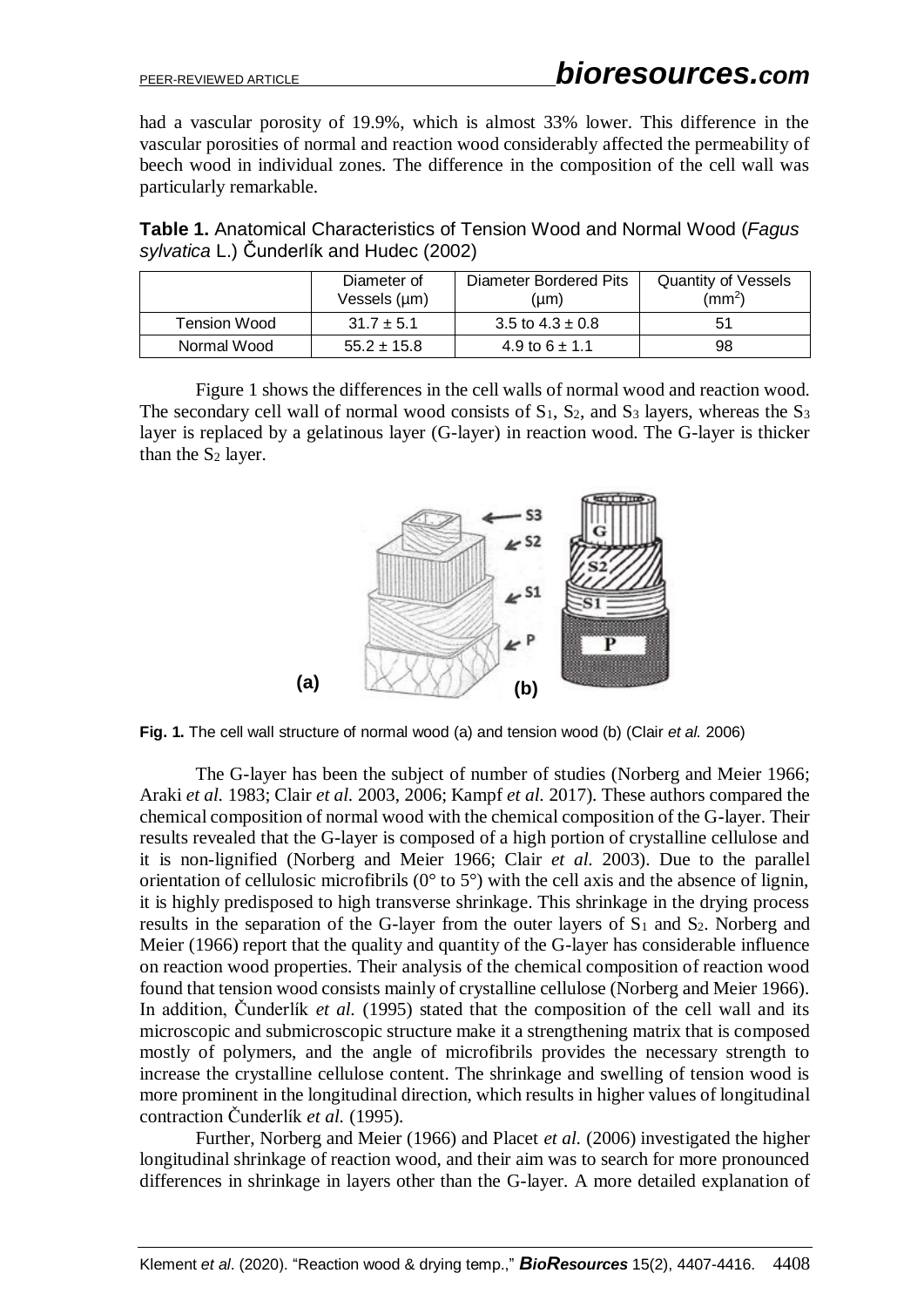tension wood's higher shrinkage in the longitudinal direction was reported by Čunderlík (1997) and Fang *et al.* (2008). The observation and analysis of the cell wall layer composition revealed that the G-layer is characterized by high transverse shrinkage. Because of this shrinkage and the weak bonds between the G and  $S_2$  layers, the G-layer separates from the  $S_2$  layer. This separation allows the  $S_1$  layer and the  $S_2$  layer to shrink more in the transverse direction. The thickness of the G-layer in cell walls varies. Fang *et al.* (2008) found that the cell lumen size of reaction wood increased due to drying, but lumen size decreased for normal wood (Fig. 2).



**Fig. 2.** The shrinkage patterns of normal and reaction wood (Fang *et al.* 2008)

Both the longitudinal shrinkage and volumetric shrinkage of reaction wood is higher. However, volumetric shrinkage is less sizable than shrinkage in the longitudinal direction. The nonlignified G-layer leads to easily deformable cell walls, which results in lower compression strength for the tension reaction wood (Placet *et al.* 2006; Fang *et al.* 2008).

The aim of this paper was to analyze the influence of temperature 60 and 120 °C on the structural differences of reaction and opposite wood.

#### **EXPERIMENTAL**

#### **Materials**

Beech logs were selected from the Michalková – Burzovo (550 m above sea level) forests of the University Forest Enterprise of the Technical University in Zvolen, Slovakia. The selection of suitable logs containing reaction wood was made by considering log curvature, the presence of exocentrically situated pith, the use of chemical reagents, and the pearlescent coloring of the cross-section after drying.

The selected beech logs had a diameter of  $45 \pm 1$  cm at the wide end and a length of 2 m. The beech logs did not have red false heartwood or other visible defects that could negatively affect the measurement results.

Four beech logs were used for measurement. In the laboratory experiments, it was necessary to maintain the greatest match of properties between the two types of beech wood (reaction and opposite) compared. After identifying the reaction wood zone, two groups of samples containing reaction wood  $(R_1 \text{ and } R_2)$  and two groups of samples containing opposite wood  $(O_1 \text{ and } O_2)$  were cut from the zone (Fig. 3).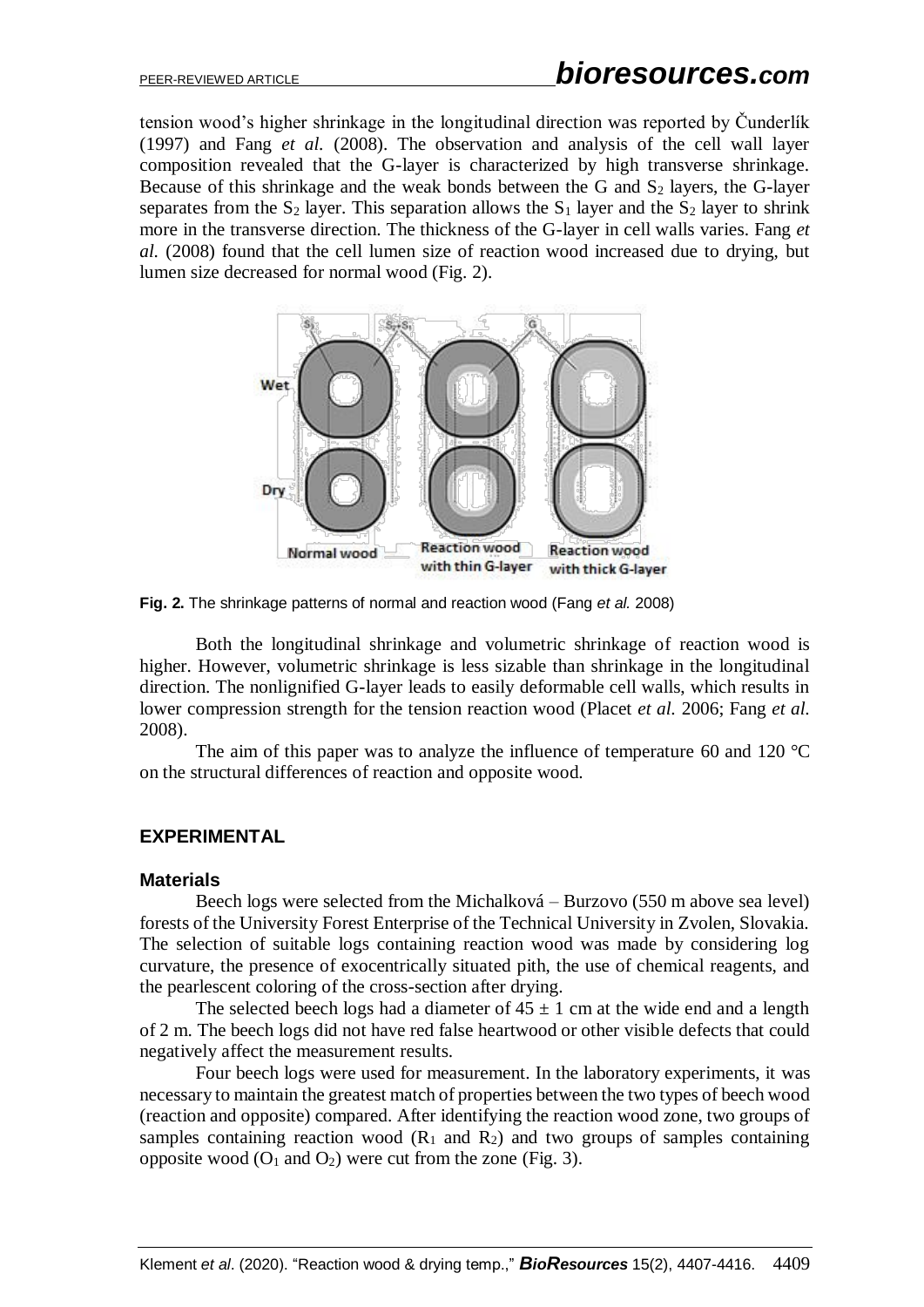

**Fig. 3.** The selection process of two groups of samples containing reaction wood  $(R_1$  and  $R_2)$  and two groups containing opposite wood  $(O_1 \text{ and } O_2)$ ; the dimensions of the drying samples were 100 mm  $\times$  300 mm  $\times$  30 mm (w  $\times$  l  $\times$  t)

Opposite wood was located on the side opposite to the reaction wood on the cut discs (Fig. 3). The samples had a thickness of 30 mm, a width of 100 mm, and a length of 400 mm. The fronts of the samples were treated with a chemical reagent (modified chlorozinc-iodine chemical reagent) from both sides by brush to allow clearer identification of the reaction wood (red color) in the sample (Fig. 4). Subsequently, the zone treated with the chemical reagent was cut 50 mm from each side before the drying process.



**Fig. 4.** The front of the samples were treated with chemical reagents

The samples were dried in a Memmert HCP 108 laboratory kiln (Memmert GmbH  $+$  Co. KG, Schwabach, Germany). The drying was conducted at temperatures of 60  $\degree$ C and 120 °C. Additional information about the drying mode is shown in Table 2. A constant flow velocity of the drying medium  $(2 \pm 0.2 \text{ m} \cdot \text{s}^{-1})$  was used for drying. Warm-air drying process was used by constant drying conditions above and under FSP temperature 60 °C and relative humidity  $91 \pm 0.5\%$ .

The process of high temperature drying was divided into two phases. The first phase was heating, where the drying temperature was raised to 90 °C and the relative humidity was  $94 \pm 0.5$ %. These parameters were maintained in the first phase of the drying process until the moisture content in the samples did not decrease below the FSP (free water domain) approximately 30%. After decreasing the moisture content below the fiber saturation point in both samples, the temperature of the dry bulb increased up to 120 °C and the relative humidity was without regulation (bound water domain). The last part of drying schedule was cooling to approximately 20 °C. The moisture content (MC) was measurements on all the samples, both before and after the drying process, according the norm STN EN 49 0103. The average final moisture content was  $10\% \pm 2\%$ .

The oven-dry density was determined for every sample with reaction wood and opposite wood, and measurement was performed under laboratory conditions. The total number of samples was 32 pieces. The oven-dry density was calculated according to STN 490 108 (1993). The preparation of samples for scanning electron microscopy was as follows; the  $1\times1\times1$  cm wood blocks from both opposite and reaction wood were immersed in water at 20 ° C for 7 days to soften the wood. In order to obtain a smooth section, the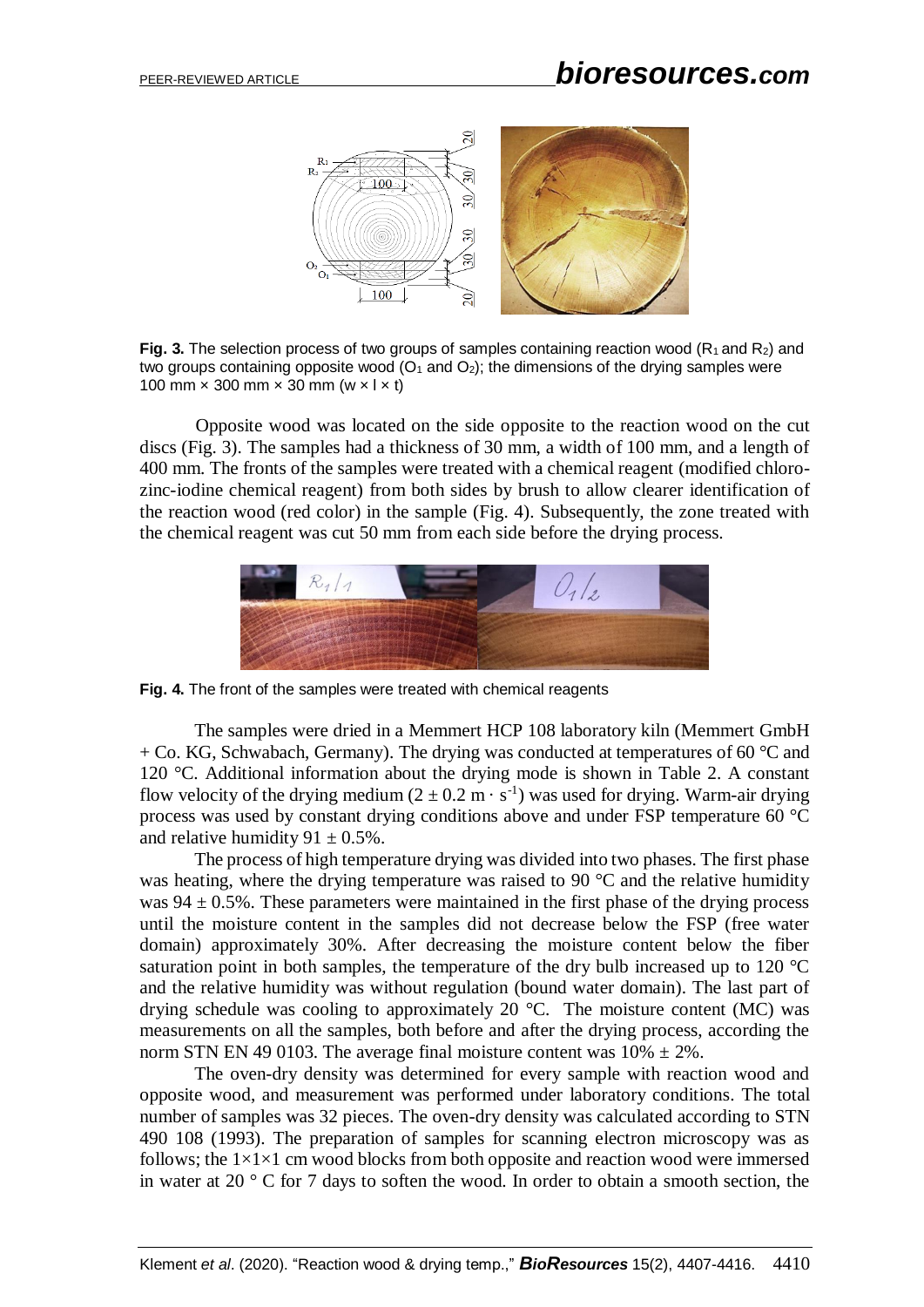cross section was subsequently cut with a GSL1-microtome (Eidg. Forschungsanstalt WSL, Birmensdorf, Switzerland). Prepared samples were subsequently vacuum dried dusted with gold on a Q150R ES sputter (Quorum Technologies Ltd., Laughton, England). The prepared surface of the preparation was observed using a MIRA 3 electron microscope (Tescan Orsay Holding, Brno, Czech Republic). A secondary electron detector was used and an acceleration voltage of 15 kV, a working distance of 8 mm, and a spot size of 4 nm were set. The exported images have not been modified in any way. Samples were taken at 50 μm and 10 μm.

#### **RESULTS AND DISCUSSION**

The parameters of drying modes, average density, and moisture content are shown in Table 2, which also shows the values of drying time with different drying modes and samples.

**Table 2.** Parameter of Drying Modes (*relative humidity, temperature, and drying time*), MC and Density

| Samples  | Drying Mode (°C) | Φ<br>(9/0) | $\varnothing$ $\rho_0$<br>$(kg·m-3)$ | MC<br>Before (%) | MC<br>After (%) | $\tau$ (h) |
|----------|------------------|------------|--------------------------------------|------------------|-----------------|------------|
| Reaction | 60               | 91         | 668                                  | 81.6             | 12.00           | 200        |
| Opposite | 60               |            | 662                                  | 82.7             | 10.44           | 170        |
| Reaction | 120              |            | 659                                  | 80.3             | 9.77            | 165        |
| Opposite | 120              | 94         | 649                                  | 76.9             | 8.47            | 163        |

MC: Moisture content; *τ*. drying time; *φ*: relative humidity; *ø ρ*<sub>0</sub>: average oven-dry density

The differences in drying times of the reaction wood and the opposite wood were most substantial at a temperature of 60 °C. The difference was approximately 30 h, and the reaction wood dried more slowly. At 120 °C, the differences were equalized, and the drying end times were almost identical. One possible explanation could be that the nanostructure of the G-layer, which is mesoporous (contains pores between 2 nm and 50 nm in size), allowed the migration of bound water more easily at 120 °C. Different density values were measured in the oven dry-state of the reaction wood samples, and the values for reaction wood were higher than opposite wood samples. Variability of density in dry state can be caused by different quantitative and qualitative representations of thick-walled fibers in the gelatinous layer. Based on the results of Čunderlík (1997), the microscopic and chemical structure of the cell wall of tension wood is responsible for the differences in physical properties to those of opposite wood. The differences were also measured by Tarmian *et al.* (2012) and Pilate *et al*. (2004), who reported higher density values of approximately 5% to 10%.

A 50 µm sample of reaction wood at 60  $\degree$ C is shown in Fig. 5. Reaction wood is typically composed of high fiber cells with a thick G-layer ratio, and more irregular peripheral and perpendicular cracks appear in the cell wall. The cells lumen is irregular and smaller, and cracks in the compound middle lamella are less visible in the reaction wood.

The results, which were in concordance with Čunderlík and Hudec (2002), showed that the non-lignified G-layer was likely to have deformable cell walls, which reduced the compressive tensile strength of reaction wood and irregular lumen. Microscopic observations found that reaction wood had fewer vascular cells. The smaller lumen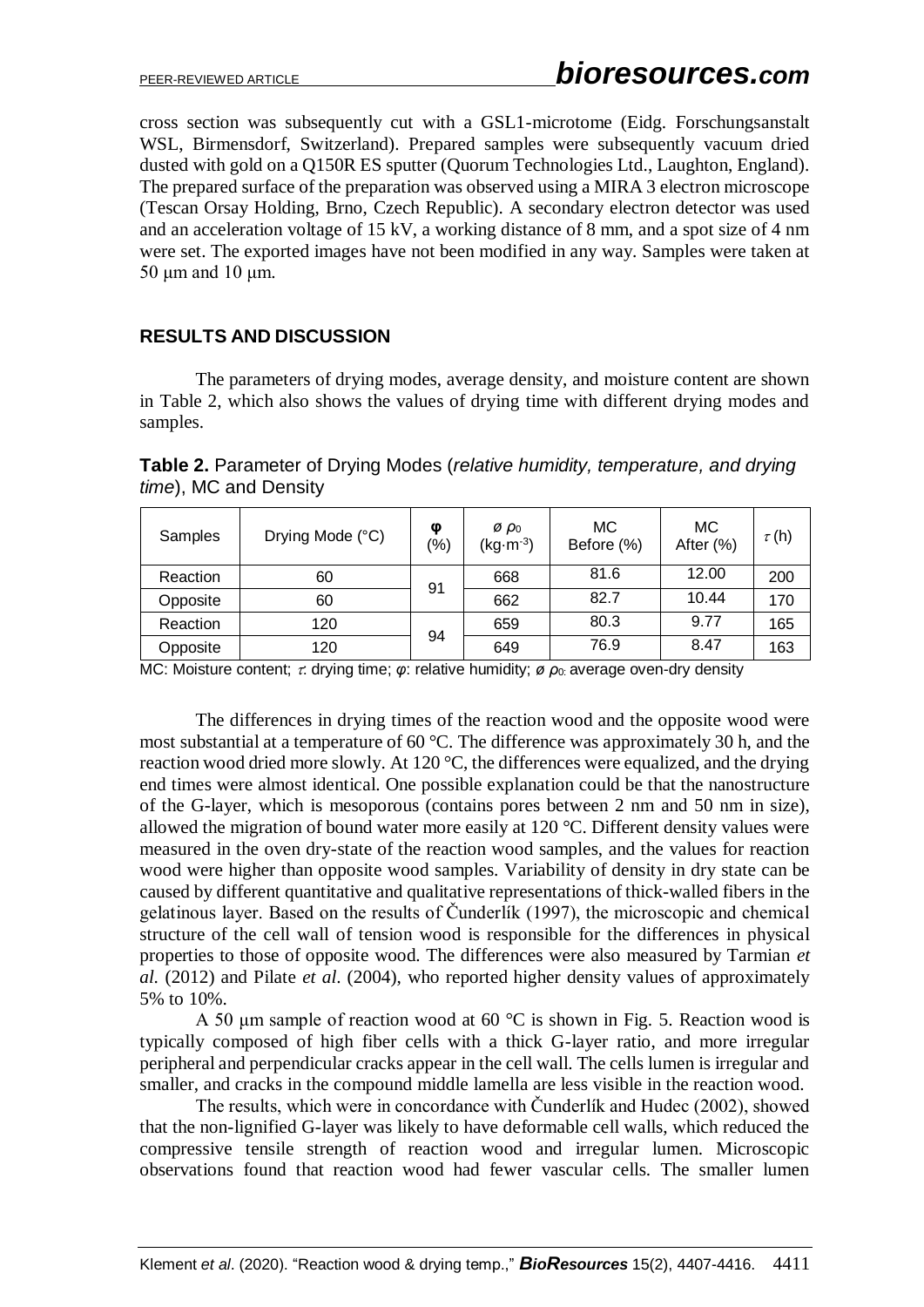diameter of reaction wood led to reduced permeability. Therefore, reaction wood is more difficult to dry at a certain moisture content.

This was also confirmed by the results of drying (Table 2), which found that the difference in the drying of reaction wood and opposite wood was most remarkable at 60 °C. The cause of slower drying could have been the low porosity of the wood. The longer drying time of the tension wood during free water removal may have been associated with the specific bordered pith structure in the cell walls and its smaller diameters. At a 120 °C drying temperature, differences were less remarkable and almost equal.

The results suggest that bound water diffusion is relatively easy in the G-layer of tension wood. This could be due to the chemical composition of this layer, which consists mostly of cellulose and contains almost no lignin (Gardiner *et al.* 2014). The present observations are consistent with those of Vilkovská *et al.* (2018), who reported that the tension wood had a lower ratio of lignin to polysaccharides and a lower amount of hemicellulose than opposite (normal) wood. The cellulose in tension wood had a higher degree of crystallinity than that in normal wood.



**Fig. 5.** Reaction wood at temperature 60 °C: 50 μm (a) and 10 μm (b)

The results of this study provide support for other findings on this topic (Norberg and Meier 1966; Araki *et al.* 1983; Clair *et al.* 2003, 2006). These authors claim that due to the almost parallel orientation of the cellulose microfibrils  $(0^{\circ}$  to  $5^{\circ})$  with the fibrous cell axis and the absence of lignin, reaction wood is expected to undergo large transversal shrinkages, which are cause of tearing the G-layer from the layer  $S_2$  in the drying process. By comparing images of reaction wood and opposite wood at a temperature of 60 °C and an identical scale of 50 μm, opposite wood (Fig. 5a) was found to have fewer fibrous cells (Norberg and Meier 1966; Araki *et al.* 1983; Clair *et al.* 2003, 2006).

Compared to the reaction wood, opposite wood had more vascular cells, which led to better liquid permeability and faster reaching of the required final moisture. Results are also in agreement with Tarmian *et al.* (2012), who reported that the proportion of vessels in reaction wood is 21.8% and that of opposite wood is 32.9%. A temperature of 60 °C caused small drying cracks, but the cell wall structure was not excessively damaged. Figure 6b shows the opposite wood at a 10 μm scale, and thinner cell walls and larger lumens can be seen. The cracks are oriented mainly through the bordered pits.

A temperature of 120 °C was also used to compare the morphology of the reaction wood and opposite wood. Microscopic preparations of reaction wood are shown in Fig. 7. The reaction wood released drying stresses into the cell wall and G-layer but not into the composite middle lamella. The G-layer tore perpendicular to the perimeter of the cell,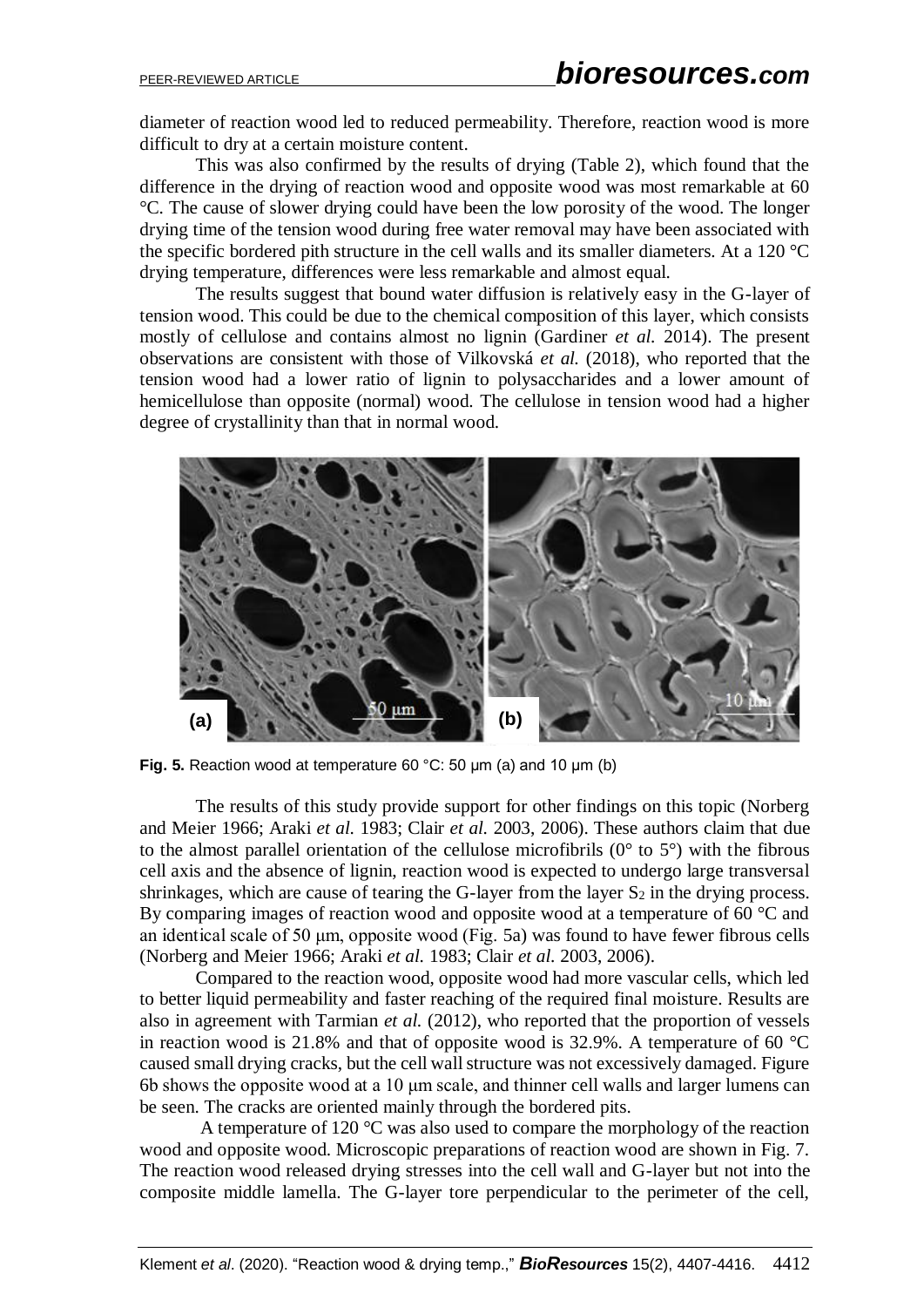which was reflected in the irregular shape of the lumen. The negative effect of the higher temperature was not confirmed.



**Fig. 6.** Opposite wood at temperature 60 °C: 50 μm (a) and 10 μm (b)



**Fig. 7.** Reaction wood at temperature 120 °C: 50 μm (a) and 10 μm (b)



**Fig. 8.** Opposite wood at temperature 120 °C: 50 μm (a) and 10 μm (b)

One possible explanation is that the G-layer shown in Fig. 7 was poorly developed. Okuyama *et al*. (1994), Fang *et al.* (2008), Vilkovská *et al.* (2018), and Kučerová *et al.*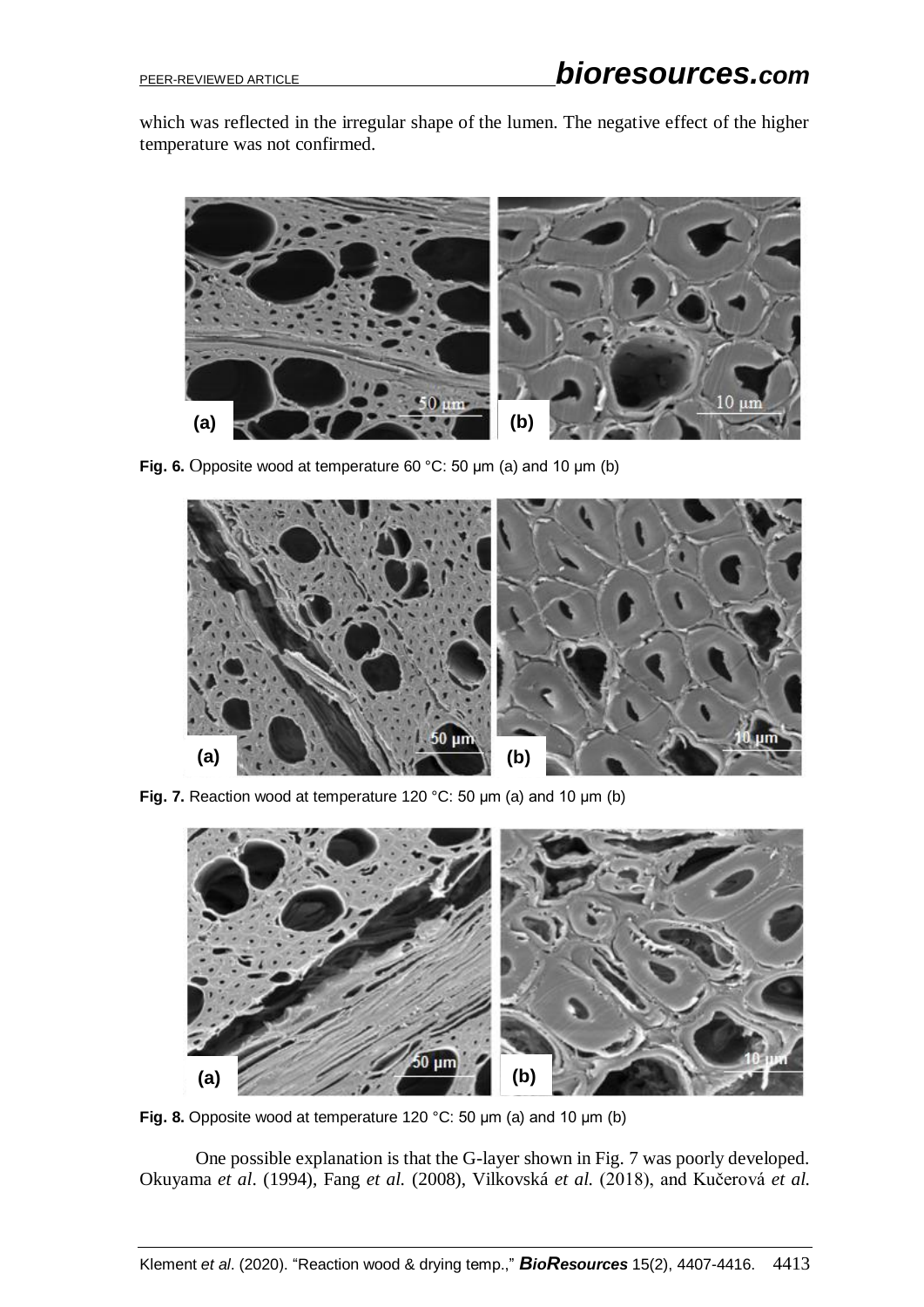(2019) stated that the weakly developed reaction wood G-layer is less thick than the strongly developed reaction wood. Another characteristic of weakly developed reaction wood is that the G-layer is found only in some fibrous cells. The present observations are consistent with those of Vilkovská *et al.* (2018) and Gardiner *et al.* (2014), who reported that the thickness of the individual layers of the secondary wall varies from the middle to the ends of the fibrous cells as follows G-layer and layer  $S_2$  become thinner, but the thickness of layer  $S_1$  does not change. When analyzing the opposite wood (Fig. 8a, Fig. 8b), drying cracks were observed predominantly in the compound middle lamella at a drying temperature of 120 °C. At 60 °C, these cracks were less pronounced.

### **CONCLUSIONS**

- 1. Higher density values were observed in the oven-dry state for the reaction wood samples. Variability in density in a dry state can be caused by different quantitative and qualitative representations of thick-walled fibers with a gelatinous layer.
- 2. The differences in the drying time of the reaction wood and the opposite wood were most noticeable at a temperature of 60 °C. The difference in drying time was 30 h and the reaction wood dried more slowly. The differences were equalized, and the drying end times were almost identical at 120 °C.
- 3. At 120 °C, the reaction wood did not release the drying stresses into the compound middle lamella, but it did release them into the cell wall and the G-layer. The G-layer tore perpendicularly to the perimeter of the cell, which was reflected in the irregular shape of the lumen.
- 4. Opposite wood cell lumens retained their oval shape at temperatures above 100 °C. The quality of the reaction wood was maintained.
- 5. The negative effect of higher temperature on the morphology of reaction wood and opposition wood was not confirmed.

### **ACKNOWLEDGMENTS**

This work was supported by the Slovak Research and Development Agency under contract No. APVV-17-0583. This study also received funding from VEGA of the Ministry of Education, Science, Research and Sport of the Slovak Republic (No. 1/0729/18).

## **REFERENCES CITED**

- Araki, N., Fujita, M., Saiki, H., and Harada, H. (1983). "Transition of fibre wall structure from normal wood to tension wood in certain species having gelatinous fibres of S1+G and S1+S2+S3+G types," *Mokuzai Gakkaishi* 29(1), 267-273.
- Clair, B., Alméras, T., Yamamoto, H., Okuyama, T., and Sugiyama, J. (2006). "Mechanical behaviour of cellulose microfibrils in tension wood, in relation with maturation stress generation," *Biophysical Journal* 91(3), 1128-1135. DOI: 10.1529/biophysj.105.078485
- Clair, B., Ruelle, J., and Thibaut, B. (2003). "Relationship between growth stress, mechano-physical properties and proportion of fibre with gelatinous layer in chestnut (*Castanea sativa* Mill.)," *Holzforschung* 57(1), 189-195. DOI: 10.1515/HF.2003.028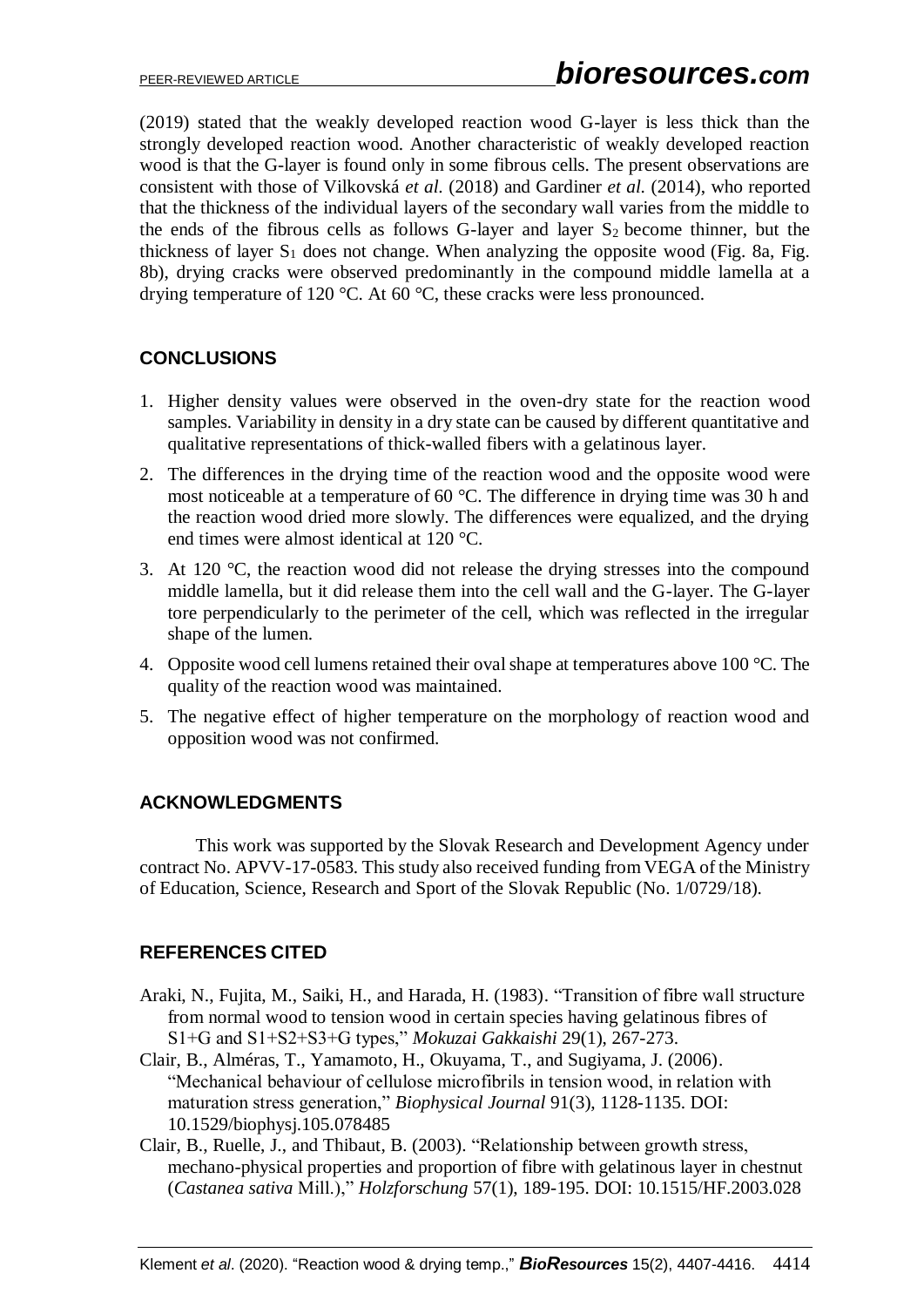- Čunderlík, I., and Hudec, I. (2002). "Axial permeability of normal and tension beech wood," in: *Wood Structure and Properties 2002,* J. Kúdela, and S. Kurjatko (eds.), Arbora Publishers, Zvolen, Slovakia, pp. 201-208.
- Čunderlík, I., Kúdela, J., and Bluskova, G. (1995). "Relaxation of stresses in steamed beech tension wood," in: *Lesotechnicesko Obrazovanie v Bulgarii [Forestry Education in Bulgaria]*, Sofia, Bulgaria, pp. 199-205.
- Čunderlík, I. (1997). "Relaxation of growth stresses in tension beech wood during steaming and drying," in: *Medzinárodná Vedecká Konferenica Les-Drevo-Životné Prostredie 1997 [International Scientific Conference on Forests, Wood, and the Environment 1997]*, Technical University of Zvolene, Zvolene, Slovakia, pp. 115- 120.
- Fang, C.-H., Guibal, D., Clair, B., Gril, J., Liu, Y. M., and Liu, S.-Q. (2008). "Relationships between growth stress and wood properties in poplar I-69 (*Populus deltoides* Bartr. cv. "Lux" ex I-69/55)," *Annals of Forest Science* 65(3), Article number 307. DOI: 10.1051/forest:2008008
- Gardiner, B., Barnett, J., Saranpää, P. and Gril, J. (2014). *The Biology of Reaction Wood*, Springer-Verlag Berlin Heidelberg, Berlin, Germany.
- Kampf, R., Lorincová, S., Hitka, M., and Stopka, O. (2017). "Generational differences in the perception of corporate culture in European transport enterprises," *Sustainability* 9(9), Article number 1561. DOI: 10.3390/su9091561
- Kučerová, V., Lagaňa, R., and Hýrošová, T. (2019). "Changes in chemical and optical properties of silver fir (*Abies alba* L.) wood due to thermal treatment," *Journal of Wood Science* 65(1), Article number 21. DOI: 10.1186s10086-019-1800-x
- Kúdela, J., and Čunderlík, I. (2012). *Bukové Drevo - Štruktúra, Vlastnosti, Použitie [Beech Wood Structure, Properties, and Use]*, Technical University in Zvolen, Zvolen, Slovakia, pp. 152-167.
- Meloche, C. G., Knox, J. P., and Vaughn, K. C. (2006). "A cortical band of gelatinous fibers causes the coiling of redvine tendrils: A model based upon cytochemical and immunocytochemical studies," *Planta* 225(2), 485-498. DOI: 10.1007/s00425-006- 0363-4
- Norberg, P. H., and Meier, H. (1966). "Physical and chemical properties of the gelatinous layer in tension wood fibres of aspen (*Populus tremula* L.)," *Holzforschung* 20(6) 174-178. DOI: 10.1515/hfsg.1966.20.6.174
- Okuyama, T., Yamamoto, H., Yoshida, M., Hattori, Y., and Archer, R. R. (1994). "Growth stresses in tension wood: Role of microfibrils and lignification," *Annals of Forests Science* 51(3), 291-300. DOI: 10.1051/forest:19940308
- Placet, V., Passard, J., and Perré, P. (2006). "Viscoelastic properties of green wood across the grain measured by harmonic tests: Hardwood *vs.* softwood and normal wood *vs.* reaction wood," *Holzforschung* 61(5), 548-557. DOI: 10.1515/HF.2007.093
- Pilate, G., Chabbert, B., Cathala, B., Yoshinaga, A., Leplé, J.-C., Laurans, F., Lapierre, C., and Ruel, K. (2004). "Lignification et bois de tension [Lignification and tension wood]," C*omptes Rendus Biologie*s 327(9-10), 889-901.
- Reinprecht, L. (2016). *Wood Deterioration, Protection and Maintenance*, John Wiley & Sons, Chichester, England.
- STN 490 108 (1993). "Wood. Determination of density," Slovak Standards Institute, Bratislava, Slovakia.
- STN 490 103 (1993). "Wood. Determination of the moisture content of the physical and mechanical testing," Slovak Standards Institute, Bratislava, Slovakia.
- Tarmian, A., Remond, R., Dashti, H., and Perré, P. (2012). "Moisture diffusion coefficient of reaction woods: Compression wood of (*Picea abies* L.) and tension